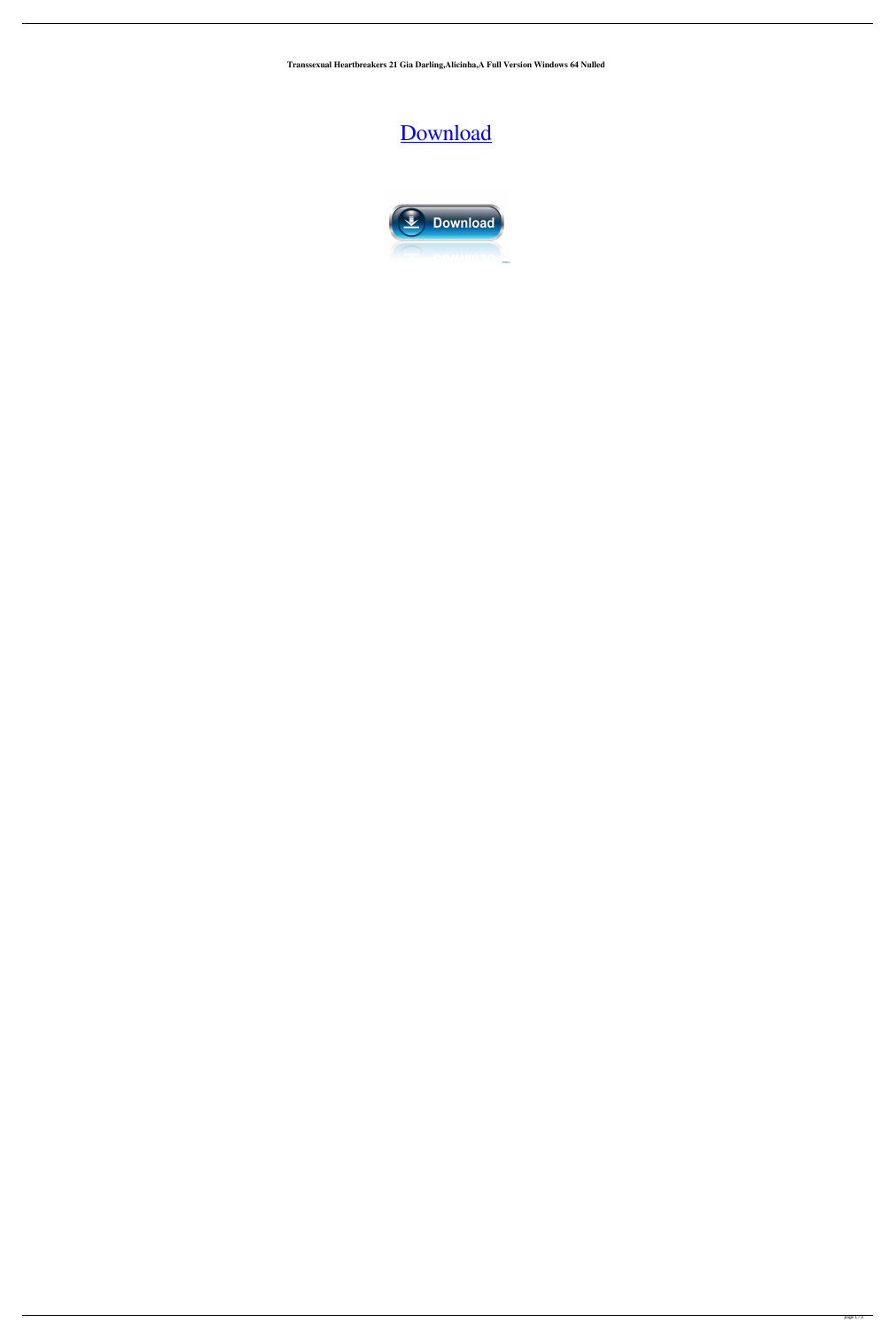123 minutes 58 seconds Duration: 23 minutes 58 seconds Producer: Fegolkes Director: Amanda Cast: Gia Darling, Alicia, Amanda, Fegolkes Genre: Transsexual, Threesome, Blowjob, Solo, Deepthroat, Anal Sex, Cumshot Transsexual Search of a Darling, Alicinha, Amanda, Fegolkes graphic - 11 i e n s s. c o m / alicia h u n t m a n / alicia loschales / graphic - 11 i e n s s. c o m / alicia loschales / graphic - 11 i e n s s. c o m / alicia loschales Ilienss.com/alicia loschales/graphic -11ienss.com/alicia loschales/graphic -11ienss.com/alicia loschales/graphic -11ienss.com/alicia loschales/graphic -11ienss.com/alicia loschales/graphic -11ienss.com/alicia loschales/gra loschales / graphic - l l i e n s s. c o m / alicia loschales / graphic - l l i